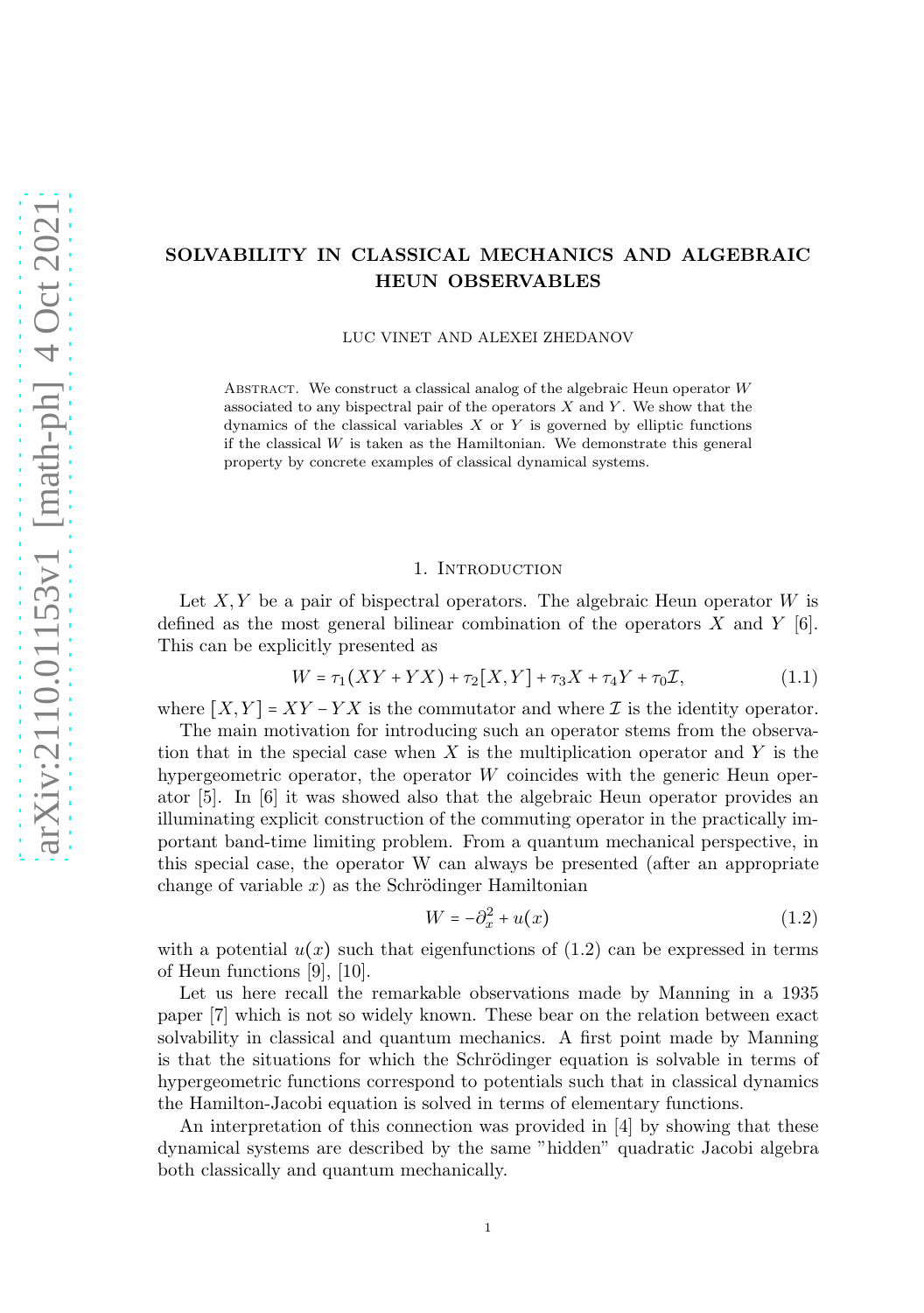The second observation made by Manning is that for those potentials where the Hamilton-Jacobi equation is solved in terms of elliptic functions, the Schrödinger equation can be converted into the Heun equation. This last relation remained unexplained. We here offer a rationale on the basis of the underlying bispectrality and prove the converse of Manning's statement namely that elliptic functions will describe the classical dynamics of quantum systems whose Schrödinger equation is essentially the Heun equation. Our construction is however, much wider and involves not only operators of Schrödinger type but the more general operators of Askey-Wilson type and their classical analogs. In particular, we demonstrate efficiency of our approach for the two models: the Zhukovsky-Volterra gyrostat and the relativistic  $A_1$  model.

### 2. Classical analog of the algebraic Heun operator

We propose the following classical analog of the algebraic Heun operator. In the canonical classical-quantum correspondence, it is assumed that the operator X becomes an ordinary dynamical variable. The anticommutator  $XY + YX$  becomes  $2XY$  while the commutator becomes the Poisson bracket  $[X, Y] \rightarrow \{X, Y\}$ . In the one-dimensional case the variables  $X(q, p), Y(q, p)$  depend on the canonical variables  $q, p$  and the Poisson bracket is expressed in terms of the Jacobian derivative

$$
\{X, Y\} = \frac{D(X, Y)}{D(q, p)} \equiv X_q Y_p - X_p Y_q,
$$
\n(2.1)

where  $F_s = \partial_s F$ . Using this rule we can construct the classical "Heun variable"

$$
W = \tau_1 XY + \tau_2 Z + \tau_3 X + \tau_4 Y + \tau_0, \tag{2.2}
$$

where

$$
Z = \{X, Y\} \tag{2.3}
$$

is the Poisson bracket of the variables X and Y and where  $\tau_i$  are constants (not depending on time t or the canonical variables  $q, p$ ). Sometimes we will use term the "classical Heun pencil" to indicate that W is a linear combination of several terms with arbitrary coefficients  $\tau_i$ .

The variables  $X$  and  $Y$  are assumed to form a "classical Leonard pair". This notion was introduced in [11]. From an algebraic point of view the classical Leonard pair (CLP) can formally be defined by the condition that  $X$  and  $Y$  satisfy the following relations [11]

$$
\{X, Z\} = \frac{1}{2} \Phi_Y(X, Y), \quad \{Z, Y\} = \frac{1}{2} \Phi_X(X, Y), \tag{2.4}
$$

where  $\Phi(X, Y)$  is an arbitrary polynomial of degree at most two in each of the variables  $X$  and  $Y$ , i.e.

$$
\Phi(X,Y) = \sum_{i,j=0}^{2} \alpha_{ij} X^i Y^j.
$$
\n(2.5)

with arbitrary complex coefficients  $\alpha_{ij}$ . Notations  $\Phi_X(X, Y), \Phi_Y(X, Y)$  stand for the partial derivatives with respect to the subscipts. In the sequel, we will use also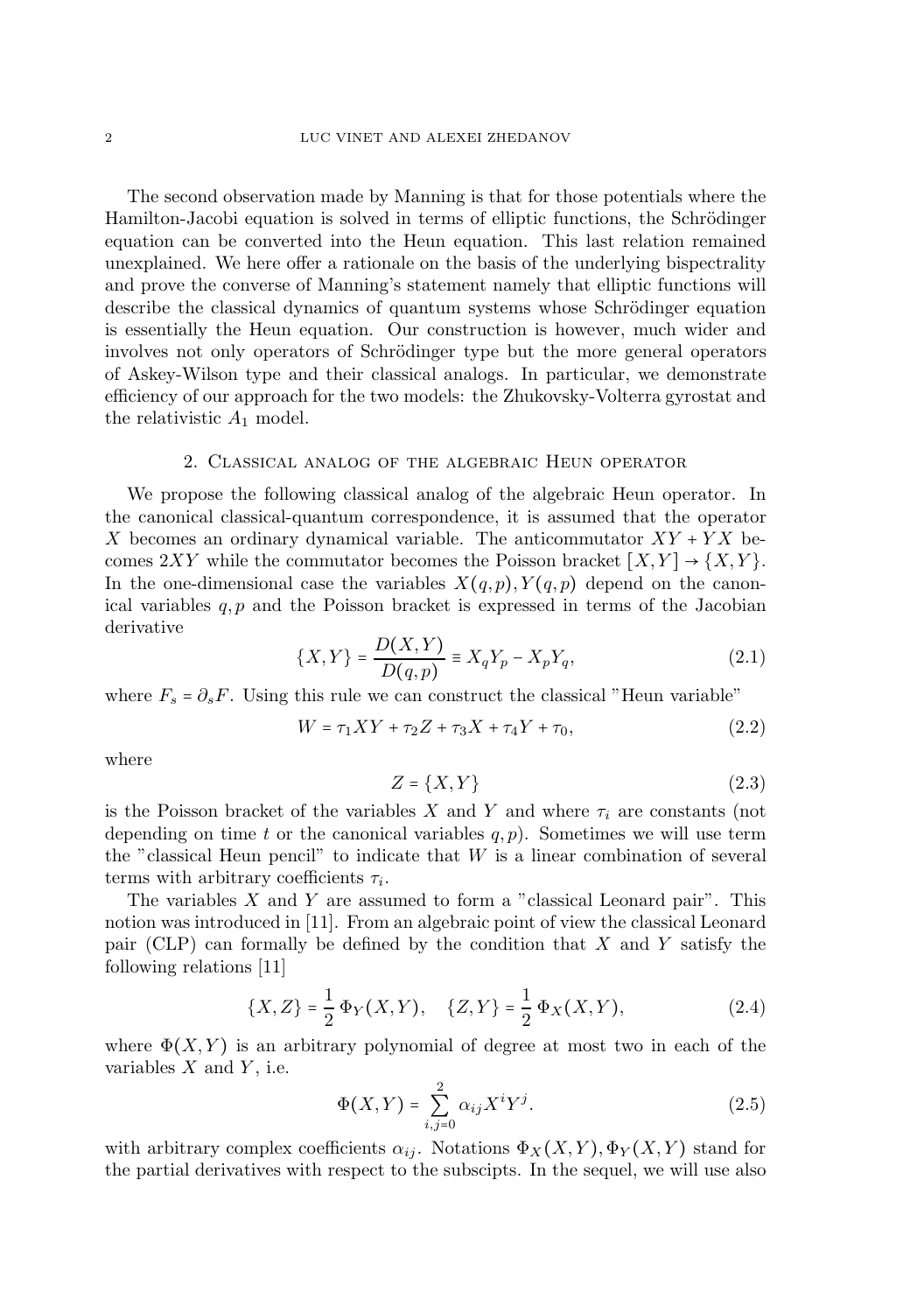the following polynomials:

$$
U_i(x) = \alpha_{2i}x^2 + \alpha_{1i}x + \alpha_{0i}, \quad V_i(x) = \alpha_{i2}x^2 + \alpha_{i1}x + \alpha_{i0}, \quad i = 0, 1, 2 \tag{2.6}
$$

These polynomials can also be defined from the relations

$$
\Phi(X,Y) = U_2(X)Y^2 + U_1(X)Y + U_0(X),
$$
  
\n
$$
\Phi(X,Y) = V_2(Y)X^2 + V_1(Y)X + V_0(Y)
$$
\n(2.7)

An important property of CLP's is that the dynamical variable

$$
Q(q, p) = Z^2 - \Phi(X, Y) \tag{2.8}
$$

has zero Poisson brackets with both  $X$  and  $Y$  [11]

$$
\{Q, X\} = \{Q, Y\} = 0
$$
\n(2.9)

and can be taken as a constant  $Q$  not depending on  $q, p$ .

Equivalently, this means that the square of dynamical variable  $Z$  can be expressed as bi-quadratic polynomial in  $X, Y$ :

$$
Z^2 = \Phi(X, Y). \tag{2.10}
$$

Indeed, the constant Q can always be incorporated into the free term  $\alpha_{00}$  of the polynomial  $\Phi(X, Y)$ . From this equation it follows that if the dynamical variable X is chosen as the Hamiltonian  $X = H$ , the time dynamics of both variables  $Y(t)$ and  $Z(t)$  is then described by elementary functions (i.e. trigonometric, exponential or their degenerations). Indeed, the Hamilton equation of motion for the variable  $Y(t)$  is

$$
\dot{Y}(t) = \{Y, H\} = \{Y, X\} = -Z(t) \tag{2.11}
$$

From  $(2.10)$  and  $(2.11)$  we obtain

$$
\dot{Y}(t)^{2} = \mu_{2}(Y(t))
$$
\n(2.12)

with some polynomial  $\mu_2(Y(t))$  of second degree with respect to the variable  $Y(t)$ with coefficients which may depend on  $X$  but not on time  $t$ . In general, the solution of (2.12) is

$$
Y(t) = \xi_1 \exp(\omega t) + \xi_2 \exp(-\omega t) + \xi_0,
$$
\n(2.13)

where the parameters  $\xi_i, \omega$  may depend on X. In the degenerate case we obtain solution of the type

$$
Y(t) = \xi_1 t^2 + \xi_1 t + \xi_0.
$$
 (2.14)

The time dynamics of the variable  $Z(t)$  is obtained from the relation

$$
Z(t) = \{X, Y(t)\} = -\dot{Y}(t)
$$
\n(2.15)

from which it follows that  $Z(t)$  is an elementary function in time t as well.

So, the choice of the variable  $X$  as the Hamiltonian leads to the elementary dynamics of the variables  $Y(t)$  and  $Z(t)$ .

Due to the symmetry between  $X$  and  $Y$  in the CLP, the same statement is valid if one chooses  $Y$  as the Hamiltonian. In this case we have elementary dynamics of the variable  $X(t)$ :

$$
\dot{X}(t)^{2} = \nu_{2}(X(t))
$$
\n(2.16)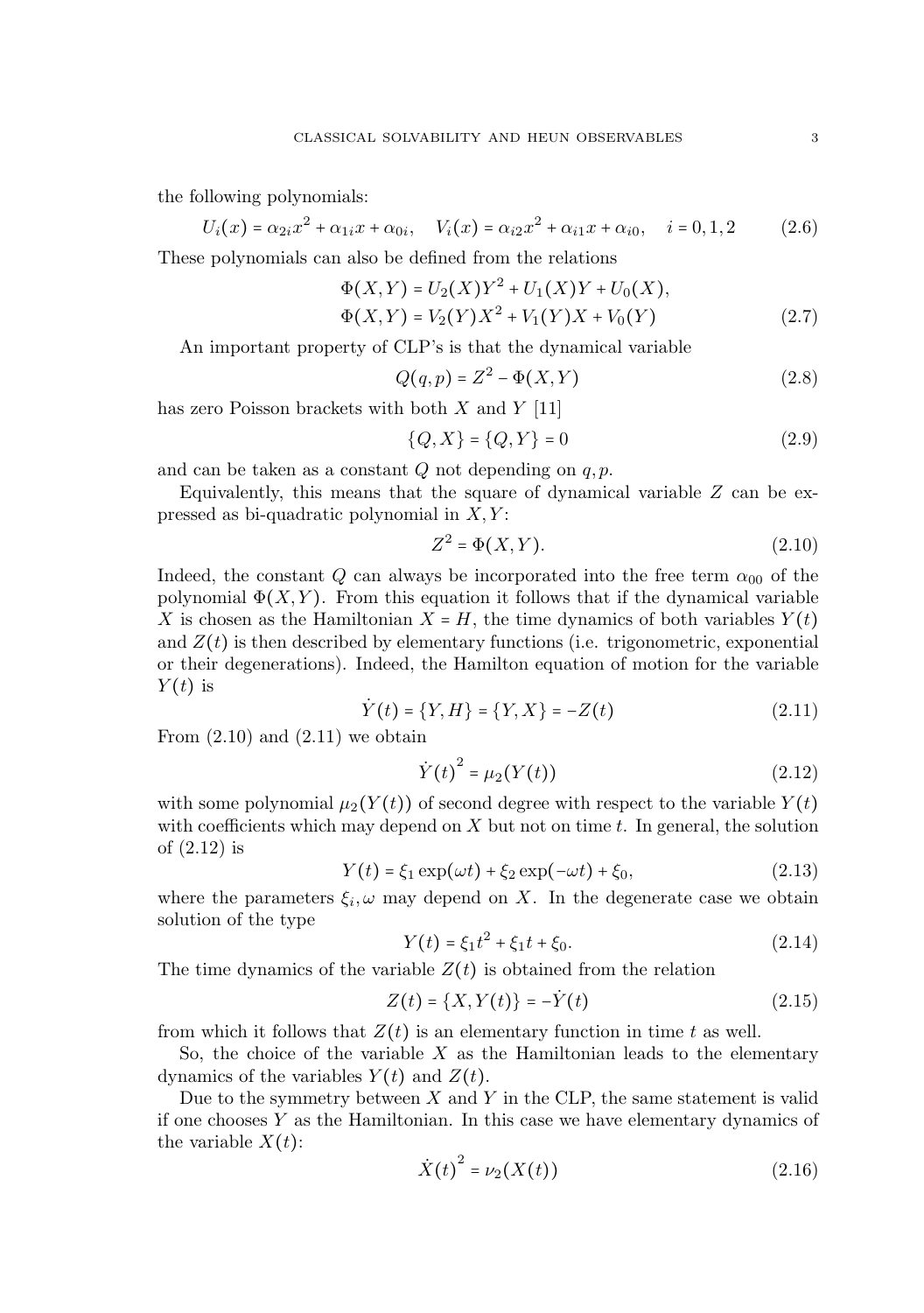with a second-degree polynomial  $\nu_2(X)$  whose coefficients do not depend on time t.

We thus have the "mutual integrability" property associated with the CLP: each of the variables  $X$  or  $Y$  displays an elementary dynamics with respect to time  $t$  if the other variable is chosen as the Hamiltonian (see [4], [11] for details).

Consider now the dynamical system described by the Heun-type Hamiltonian W. What is time dependence of dynamical variables  $X$  and  $Y$ ?

Again, we have the Hamilton equations

$$
\dot{X} = \{X, W\}, \quad \dot{Y} = \{Y, W\}.
$$
\n(2.17)

The Poisson brackets (2.17) can be explicitly calculated using the CLP relations (2.4):

$$
\{X,W\} = \tau_1 X Z + \frac{\tau_2}{2} \Phi_Y(X,Y) + \tau_4 Z \tag{2.18}
$$

and

$$
\{Y,W\} = -\tau_1 YZ - \frac{\tau_2}{2} \Phi_X(X,Y) - \tau_3 Z.
$$
 (2.19)

We first derive a simple relation between the Poisson bracket  $\{X,W\}$  and variables  $X$  and  $W$ .

Indeed, there are three polynomial equations:  $(2.2)$ ,  $(2.10)$  and  $(2.18)$  which relate 5 dynamical variables:  $X, Y, Z, W, \{X, W\}$ . Eliminating the two variables Y and Z from these equations we arrive at the relation

$$
\{X,W\}^2 = \pi_2(X)W^2 + \pi_3(X)W + \pi_4(X),\tag{2.20}
$$

where  $\pi_i(X)$  are polynomials in X of degree at most i. Their explicit expressions are

$$
\pi_2(x) = U_2(x), \quad \pi_3(x) = (\tau_1 x + \tau_4)U_1(x) - 2(\tau_3 x + \tau_0)U_2(x) \tag{2.21}
$$

and

$$
\pi_4(x) = U_0(x)(\tau_1 x + \tau_4)^2 - U_1(x)(\tau_1 x + \tau_4)(\tau_3 x + \tau_0) + \frac{\tau_2^2}{4} \left[ U_1^2(x) - 4U_0(x)U_2(x) \right],\tag{2.22}
$$

where the polynomials  $U_i(x)$  are given by (2.6).

Quite similarly, one can obtain that

$$
\{Y,W\}^2 = \tilde{\pi}_2(Y)W^2 + \tilde{\pi}_3(Y)W + \tilde{\pi}_4(Y),\tag{2.23}
$$

where the polynomials  $\tilde{\pi}_i(x)$  are obtained from the polynomials  $\pi_i(x)$  by the replacement  $U_i(x) \rightarrow V_i(x)$  and  $\tau_3 \rightarrow \tau_4$ ,  $\tau_4 \rightarrow \tau_3$ . From (2.20) it follows that if W is the Hamiltonian, then the dynamical variable  $X(t)$  satisfies the equation

$$
\dot{X}^2 = \mathcal{P}_4(X),\tag{2.24}
$$

with  $\mathcal{P}_4(X)$  a polynomial of (in general) fourth degree. The coefficients of this polynomial do not depend on the time t because they are expressed in terms of the time-independent parameters  $\alpha_{ik}, \tau_i$  and W.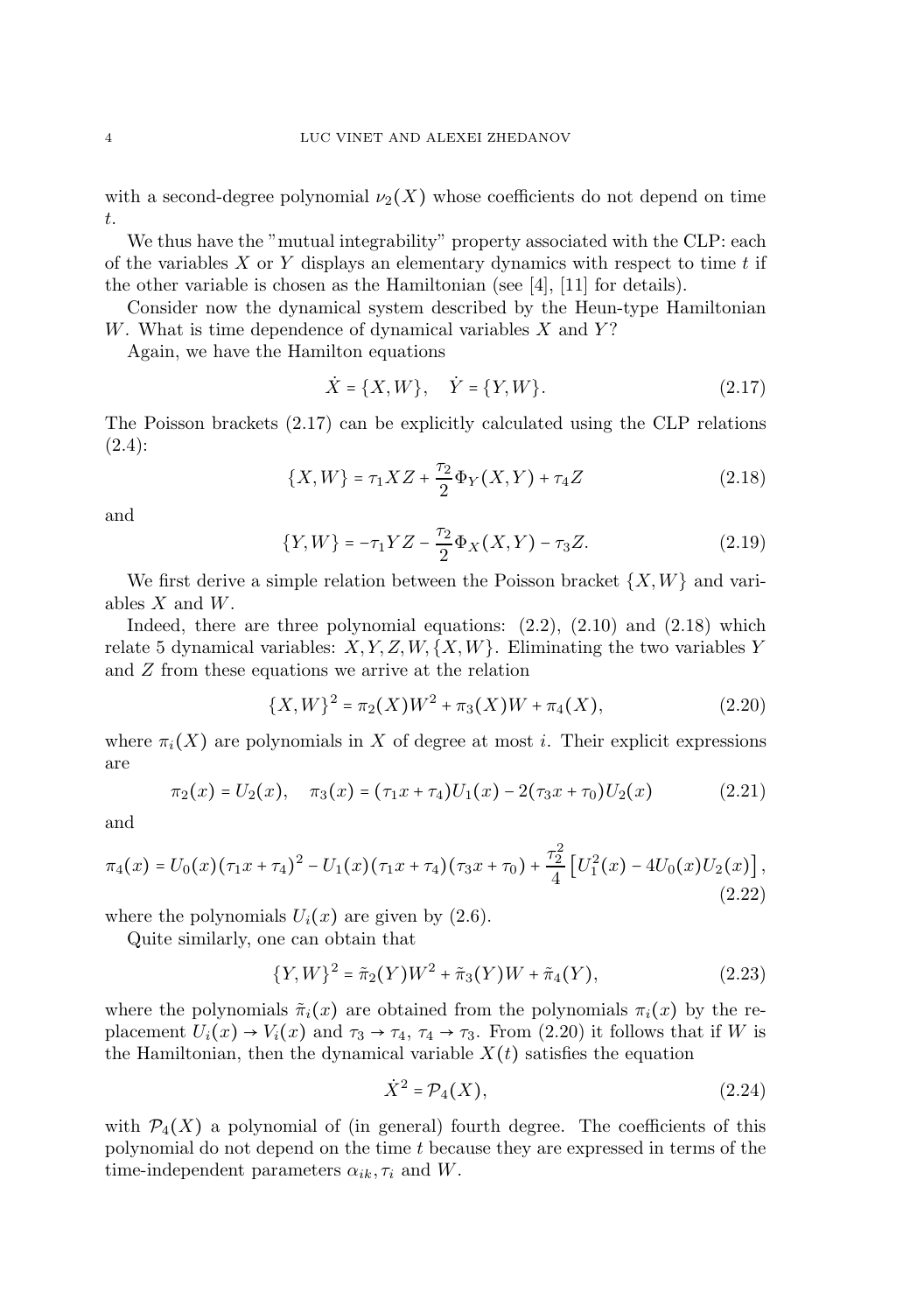The generic solution of (2.24) is hence expressed in terms of the elliptic function of second order [1]:

$$
X(t) = \kappa \frac{\sigma(\mu(t - r_1))\sigma(\mu(t - r_2))}{\sigma(\mu(t - r_3))\sigma(\mu(t - r_4))},
$$
\n(2.25)

where  $\sigma(x)$  is the Weierstrass elliptic functions and  $\kappa, \mu, r_1, r_2, r_3, r_4$  are parameters (not depending on t) determined by the coefficients  $V_i$  of the equation (2.24) and by the initial condition  $X(0) = X_0$ . The parameters  $r_i$ ,  $i = 1, 2, 3, 4$  satisfy the standard balance condition of elliptic functions of second order [1]

$$
r_1 + r_2 = r_3 + r_4. \t\t(2.26)
$$

Note that the Weierstrass elliptic functions  $\sigma(x)$  depend also of the so-called elliptic invariants  $g_2, g_3$  (which contain information about the periods of the elliptic functions). These elliptic parameters are also determined from the constants  $\alpha_{ij}$ and  $\tau_i$ .

The dynamical variable  $Y(t)$  satisfies the equation of the same type

$$
\dot{Y}^2 = \tilde{\mathcal{P}}_4(Y),\tag{2.27}
$$

with solutions similar to  $(2.25)$ , i.e.  $Y(t)$  is an elliptic function of second order with different parameters  $\kappa, \mu_i, r_i$  but with the same elliptic invariants  $g_2, g_3$ . The latter statement can be checked by routine calculations because the invariants  $g_2, g_3$  are expressed through the coefficients of the polynomial  $\mathcal{P}_4(x)$  (see, e.g. [1]).

## 3. Simple applications

In this section we present three simple applications to physical systems.

3.1. Extension of the Poeschl-Teller Hamiltonian. The first example is connected with the original Manning paper [7]. We demonstrate how "elliptic" potentials can be constructed out of "elementary" ones.

We recall the main result of [4] on the "elementary" potentials. Assume that  $X = \varphi(q)$  with some function  $\phi(q)$  and that  $Y = p^2 + u(q)$  is a classical oneparticle Hamiltonian with potential  $u(q)$ . The canonical variables q and p satisfy the standard relation

$$
\{q, p\} = 1. \tag{3.1}
$$

The relations of the classical Jacobi algebra which is behind elementary dynamics both classically and quantum machanically (see [4]), are equivalent to the condition  $U_2(X) = 0$  in (2.7), i.e. to the

$$
\{X,Y\}^2 = \Phi(X,Y) = U_1(X)Y + U_0(X),\tag{3.2}
$$

where  $U_1(x)$ ,  $U_0(x)$  are arbitrary quadratic polynomials in x.

Relation (3.2) is equivalent to two equations

$$
4\varphi'(q)^2 = U_1(\varphi(q))\tag{3.3}
$$

and

$$
u(q) = -\frac{U_0(\varphi(q))}{U_1(\varphi(q))}.\tag{3.4}
$$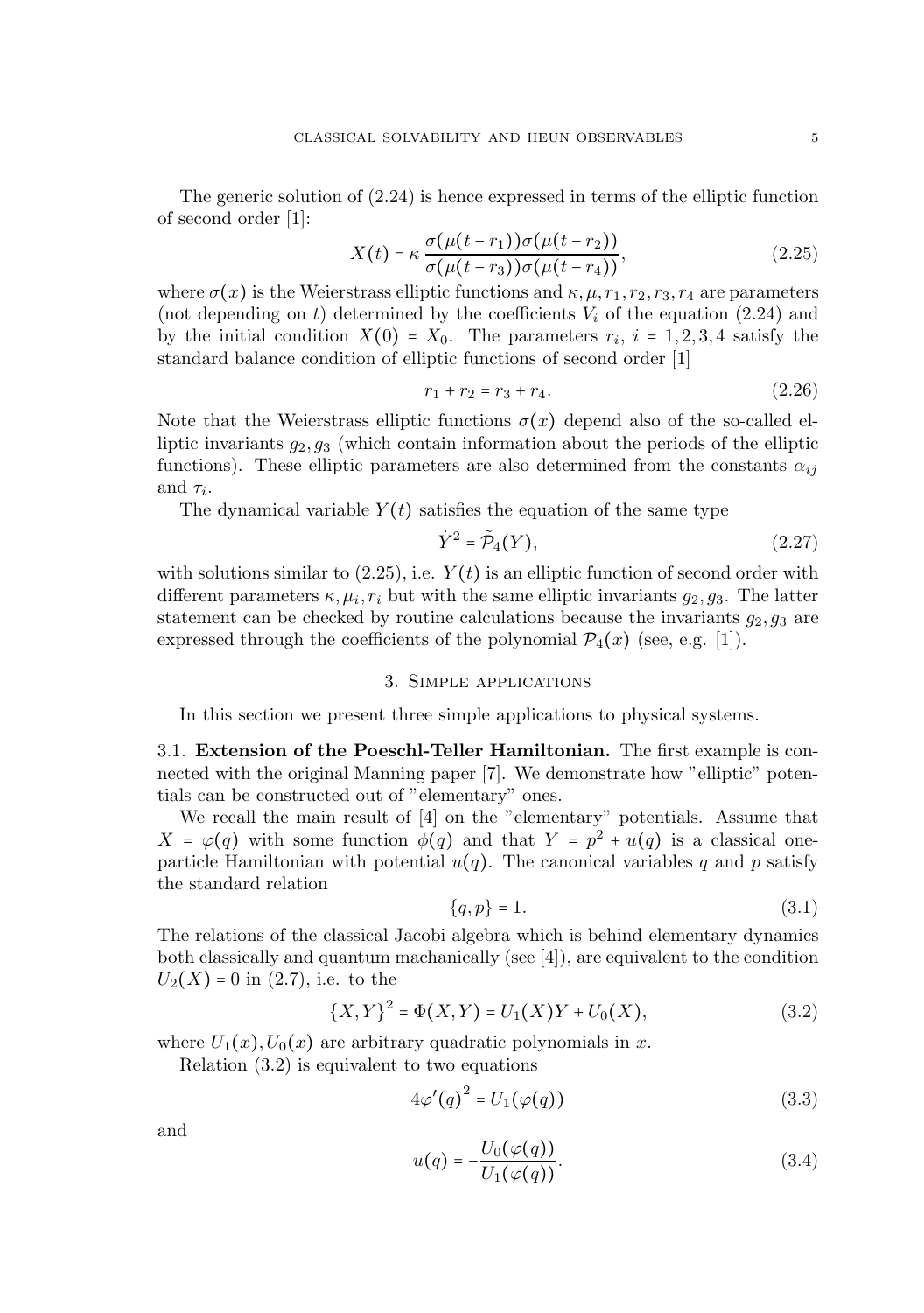Equation (3.3) determines the function  $\varphi(q)$ . In the nondegenerate case (i.e. when  $U_1(x)$  is a quadratic polynomial with distinct roots) this function is either trigonometric or hyperbolic. We can put for simplicity

$$
\varphi(q) = \sinh^2 q \tag{3.5}
$$

Equation (3.4) yields then the generic Poeschl-Teller potential [7], [4]

$$
u(q) = \beta_1 \sinh^{-2} q + \beta_2 \cosh^{-2} q + \beta_0 \tag{3.6}
$$

with three parameters  $\beta_0$ ,  $\beta_1$ ,  $\beta_2$ . From the general properties of the Jacobi algebra (see above), it follows that the dynamical variable  $X(t) = \sinh^2 q(t)$  is an elementary function of time t.

Consider now the classical Heun pencil (2.2) with  $\tau_4 = 1, \tau_1 = 0$ . After appropriate canonical transformation  $q \to q$ ,  $p \to p - \tau_2 \varphi'(q)$ , we obtain the following Hamiltonian with 5 free parameters  $\beta_0, \ldots, \beta_4$ :

$$
W = p^{2} + \beta_{1} \sinh^{-2} q + \beta_{2} \cosh^{-2} q + \beta_{3} \sinh^{2} q + \beta_{4} \sinh^{2} q \cosh^{2} q + \beta_{0}
$$
 (3.7)

which is an extension of the Poeschl-Teller potential with two additional terms. As follows from the considerations of the previous section, the time dependence of the variable  $X(t) = \varphi(q(t))$  is an elliptic function of the second order.

This example provides a partial explanation of Manning's observation: the Heun pencil (2.2) in quantum case is equivalent to some confluent Heun operator, while in the classical case it leads to elliptic dynamics of the variable X.

Remark. The case when the Hamilton-Jacobi equation can be reduced to "elliptic" form is wider than the case when time dynamics is elliptic. The Heun pencil approach can explain only the elliptic time dynamics.

3.2. The Zhukovsky- Volterra gyrostat. The second example is connected with the Heun pencil on the Poisson algebra  $su(2)$ . This algebra is defined by the standard Poisson brackets relations

$$
\{s_i, s_k\} = \varepsilon_{ikl} s_l, \quad i, k, l = 1, 2, 3,
$$
\n
$$
(3.8)
$$

where  $e_{ikl}$  is the completely antisymmetric tensor. The Casimir element

$$
S^2 = s_1^2 + s_2^2 + s_3^2 \tag{3.9}
$$

has zero Poisson bracket with all  $su(2)$  generators

$$
\{S^2, s_i\} = 0, \quad i = 1, 2, 3 \tag{3.10}
$$

and hence can be chosen as a positive real parameter  $S > 0$ .

The classical Leonard pair on  $su(2)$  can be constructed in different ways. We choose the following pair

$$
X = s_1 + \beta s_2, \ Y = s_1 - \beta s_2 \tag{3.11}
$$

with an arbitrary real parameter  $\beta$ .

We have

$$
Z = \{X, Y\} = -2\beta s_3 \tag{3.12}
$$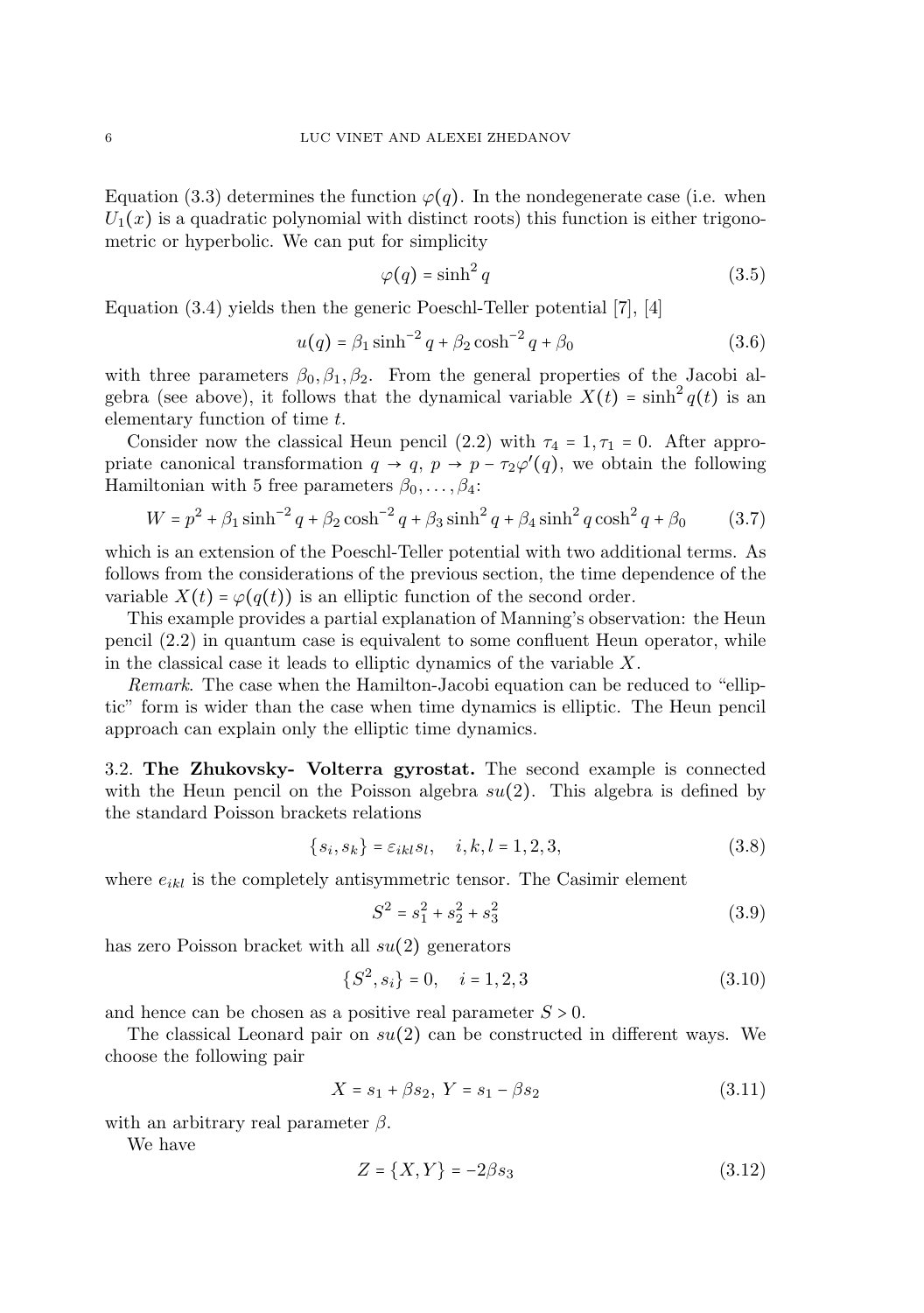and

$$
Z^{2} = 4\beta^{2} s_{3}^{2} = \Phi(X,Y) = 4S^{2}\beta^{2} - (\beta^{2} + 1)(X^{2} + Y^{2}) + 2(1 - \beta^{2})XY.
$$
 (3.13)

Thus  $\Phi(X, Y)$  is a polynomial of total degree 2 and hence X and Y form a CLP. The classical Heun pencil (2.2) is now (we put  $\tau_0 = 0$ )

$$
W = \tau_1 \left( s_1^2 - \beta^2 s_2^2 \right) - 2\beta \tau_2 s_3 + (\tau_3 + \tau_4) s_1 + \beta (\tau_3 - \tau_4) s_2. \tag{3.14}
$$

The first term  $s_1^2 - \beta^2 s_2^2$  describes the Hamiltonian of the classical Euler top. The last three terms can be considered as "linear perturbation" of the Euler top. The Hamiltonian (3.14) describes a completely integrable model which is known as the Zhukovsky-Volterra gyrostat [2].

From the above analysis it follows that both  $X(t)$  and  $Y(t)$  are elliptic functions of second order. Thus the classical Heun pencil approach allows to explain the integrability of the Zhukovsky-Volterra gyrostat in terms of elliptic functions. Without the approach based on the classical Heun pencil, it is not so easy to recognize which dynamical variable (constructed from  $s_1, s_2, s_3$ ) evolves as elliptic function of second order. See, e.g. analysis of this problem in [2].

Note that in [3] a quantum analog of the Heun pencil (3.14) was introduced. As expected, this leads to a quantum analog of the Zhukovsky-Volterra gyrostat.

3.3. Extension of the "classical" version of the  $A_1$  Ruijsenaars model. The third example of the Heun pencil method is related to the relativistic  $A_1$  model and can be considered as a "dequantization" of the Askey-Wilson polynomials [8].

The Hamiltonian  $Y$  is chosen in the form  $[8]$ 

$$
Y = u(q)\cosh p,\tag{3.15}
$$

where the term  $\cosh p$  corresponds to the relativistic kinetic energy and the term  $u(q)$  - to the relativistic potential.

In order to derive "sufficiently good" potentials, we introduce the variable

$$
X = \varphi(q) \tag{3.16}
$$

with some unknown function  $\varphi(q)$ . As in the first example we can try to determine when the variables  $X$  and  $Y$  realize the classical Askey-Wilson algebra (and then offer an example of classical Leonard pair [11]).

The necessary and sufficient condition (2.10) now reads

$$
Z^{2} = \{X,Y\}^{2} = U_{2}(X)Y^{2} + U_{0}(X)
$$
\n(3.17)

with arbitrary polynomials  $U_2(X)$ ,  $U_0(X)$  of second degree. Note that the term  $U_1(X)Y$  disappears due to the concrete choice (3.15) of the variable Y.

We have

$$
Z = u(q)\varphi'(q)\sinh p \tag{3.18}
$$

and hence condition (3.17) is equivalent to the two equations

$$
\varphi'(q)^2 = U_2(\phi(q))\tag{3.19}
$$

and

$$
u^{2}(q) = -\frac{U_{0}(\phi(q))}{U_{2}(\phi(q))}
$$
\n(3.20)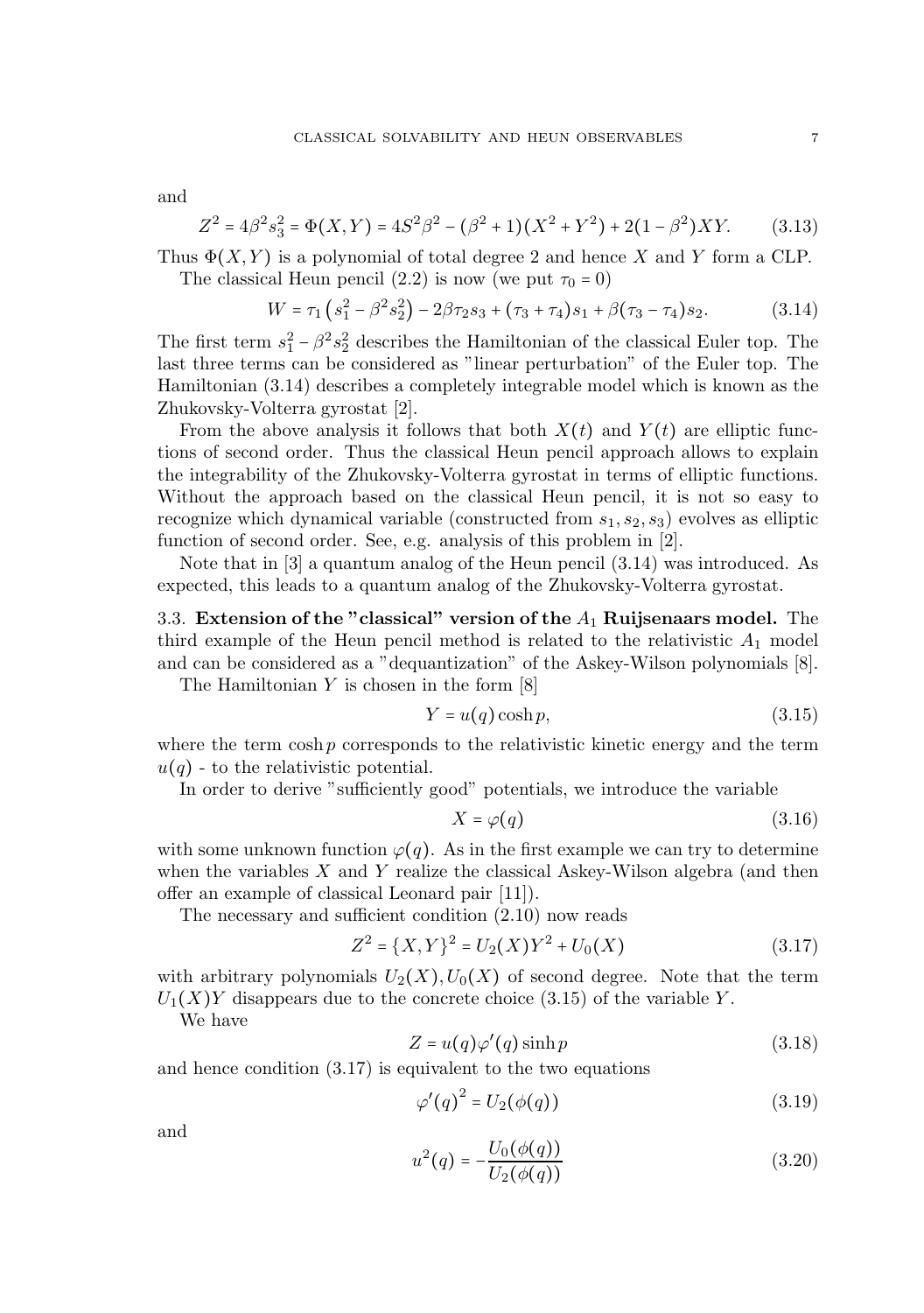Equation (3.18) determines the function  $\varphi(q)$  and has the same type as (3.3). Hence the function  $\varphi(q)$  is the same as for the non-relativistic case. In general (nondegenerate) case we can choose

$$
\phi(q) = \sinh^2 q \tag{3.21}
$$

Equation (3.20) determines the potential  $u(q)$ . It also has striking similarity with the non-relativistic equation (3.4). Hence we have the most general expression for the relativistic Poeschl-Teller potential

$$
u^{2}(q) = \beta_{1} \sinh^{-2} q + \beta_{2} \cosh^{-2} \phi_{0}, \qquad (3.22)
$$

where the parameters  $\beta_i$  should satisfy the positivity condition  $u^2(q) > 0$ . If these parameters are chosen in such a manner, then we have that the variable  $X = \sinh^2 q$ evolves as an elementary function of the time t. This gives an elementary and purely algebraic explanation of the "nice" classical dynamics of the  $A_1$  Hamiltonian [8] (the latter corresponds to the special choice  $\beta_2 = 0$  in (3.22)).

We now can construct the classical Heun pencil corresponding to the model  $A_1$ . Using the Ansatz (2.2) we have the Hamiltonian

$$
W = (\tau_1 \sinh^2 q + \tau_4) u(q) \cosh p + \tau_2 u(q) \varphi'(q) \sinh p + \tau_3 \sinh^2 q \qquad (3.23)
$$

with potential  $u(q)$  given by (3.22). From the general properties of the classical Heun pencil, it follows that the variable  $X = \sinh^2(q)$  evolves as an elliptic function of second order for the Hamiltonian  $(3.23)$  with arbitrary  $\tau_i$ ,  $i = 1, 2, 3, 4$ .

The Hamiltonian (3.23) can be further simplified if one performs the canonical transformation  $q \to q$ ,  $p \to p + \chi(q)$  with some function  $\chi(q)$ . By an appropriate choice of this function, it is possible to kill the term with  $\sinh p$  reducing the Hamiltonian to the form

$$
W = \Phi_1(q) \cosh p + \Phi_0(q),\tag{3.24}
$$

where

$$
\Phi_0(q) = \tau_3 \sinh^2 q,\tag{3.25}
$$

and

$$
\Phi_1(q) = u(q)\sqrt{(\tau_1 \sinh^2 q + \tau_4)^2 - \tau_2^2 \sinh^2 q}.
$$
\n(3.26)

### 4. Conclusions

We have showed that time dynamics of two classical variables  $X$  and  $Y$  is described by elliptic functions of second order if the classical Heun pencil  $W$  is chosen as the Hamiltonian. This result is universal: it holds for any type of classical Askey-Wilson algebra and for any choice of the parameters  $\tau_i$  in the pencil (2.2). We also illustrated this result on three examples: the Heun extension of the Poeschl-Teller potentials (which explains Manning's observation [7]), the Zhukovsky-Volterra gyrostat which can be considered as a generic Heun pencil on the Lie-Poisson algebra  $su(2)$  and the Heun extension of the classical relativistic  $A_1$  model. There are many other non-trivial examples of elliptic classical dynamics related with the Heun pencil whose study will be considered in the future.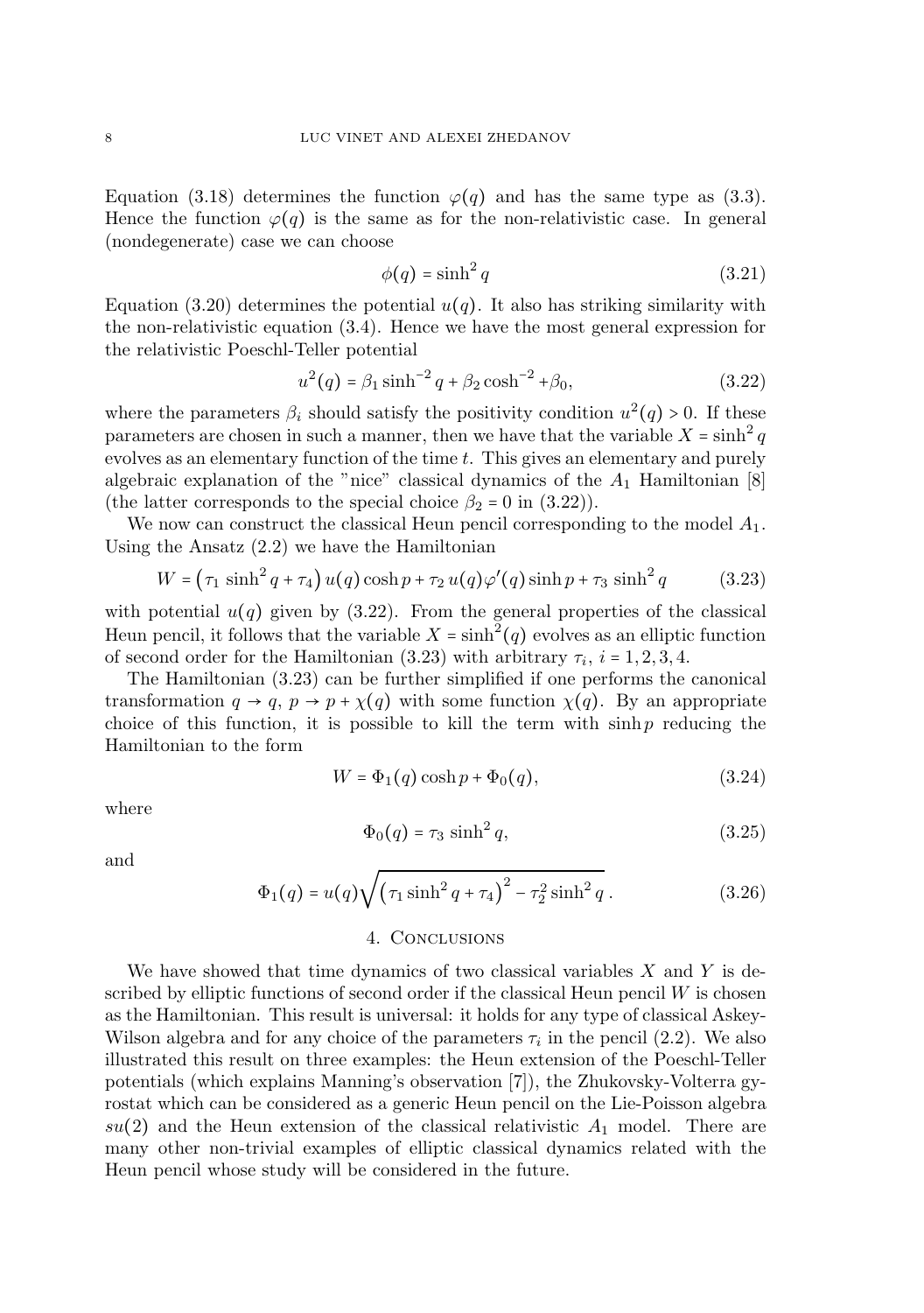# Acknowledgments

The work of L.V. is supported in part by the Natural Sciences and Engineering Research Council (NSERC) of Canada. The work of A.Z. is supported by the National Science Foundation of China (Grant No.11771015). AZ also gratefully acknowledges the hospitality of the CRM over an extended period and the award of a Simons CRM professorship.